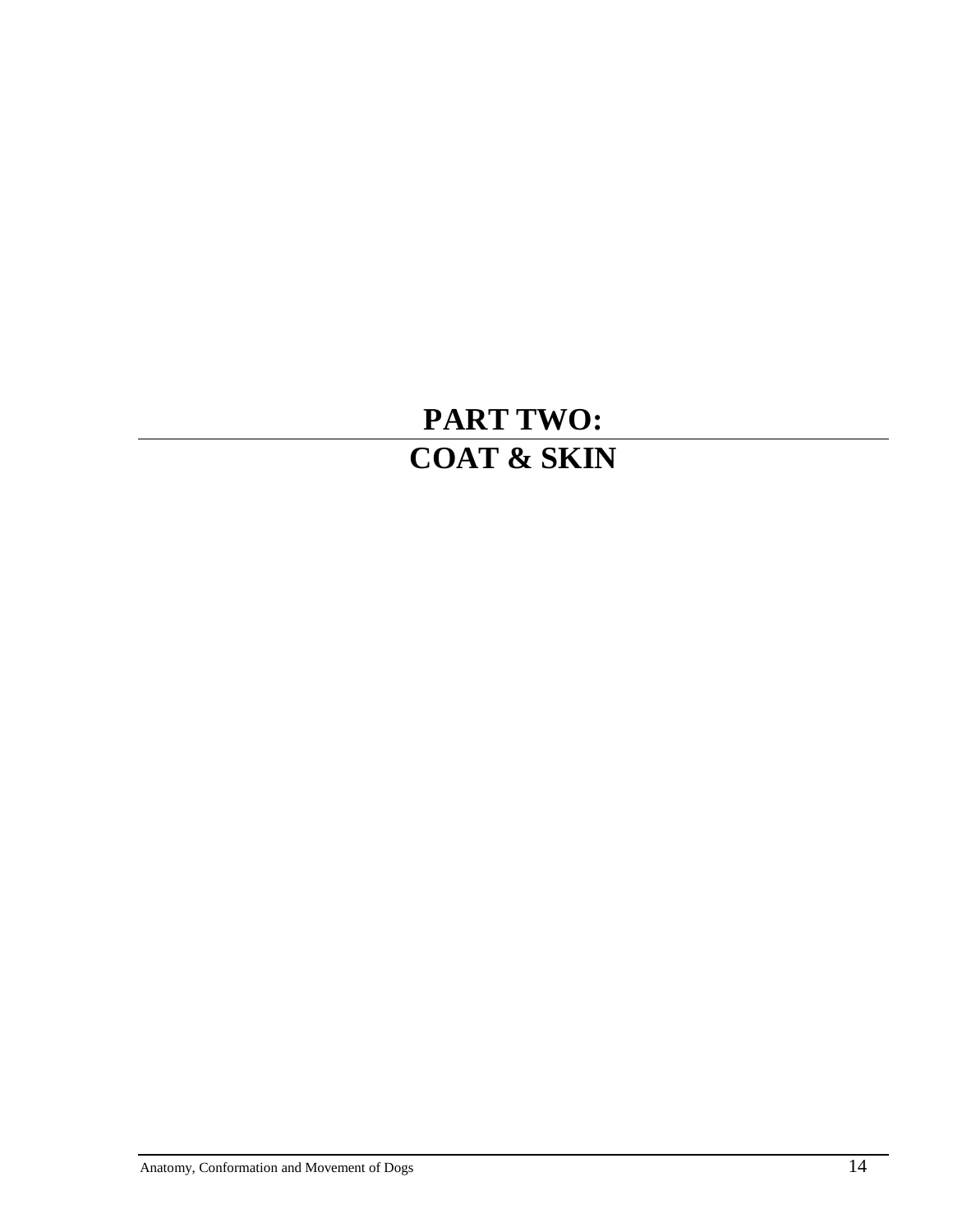

The dog enters the ring and it attracts your attention immediately with the healthy bloom in the wellgroomed coat glinting in the sunlight or flowing in the breeze with the action of the dog. The coat is easily visible, very often an indicator of a dog's general health and well-being, and is an essential element of a dog's breed type. Since it is the first thing you are likely to notice, it's the first element we will examine in the study of a dog's conformation and anatomy.

A universally generic description of canine coat will never be truly adequate because of the enormous varieties of coats that have developed along with the development and maintenance of different breeds. At all times, therefore, the breed standard must be used as starting point for a study of any particular feature of any breed, and in this case, the coat.

Dogs basically have two types of coats:

- **double coat:** this type of coat comprises an **outer coat** and an **undercoat**. The undercoat is normally short, dense, soft and acts as a blanket close to the skin to regulate body temperature not only in cold conditions, but to protect against harsh heat as well. The outer coat is supported by the undercoat and is usually longer, harsher in texture and may stand off the body. Often called guard hairs, the longer outer coat serves to protect the softer undercoat and provide weather-proofing. If a dog is supposed to have a double coat, but the undercoat is very sparse or completely shed, it is called an open coat, a fault.
- single coat: this coat comprises only a top coat.

Every hair in the dog coat grows from a **hair follicle**, which has a cycle of growing, then dying to be replaced by another follicle. When the follicle dies, the hair is shed during the **moulting process**. The length of time of the growing and shedding cycle varies by breed, age, and by whether the dog is an inside or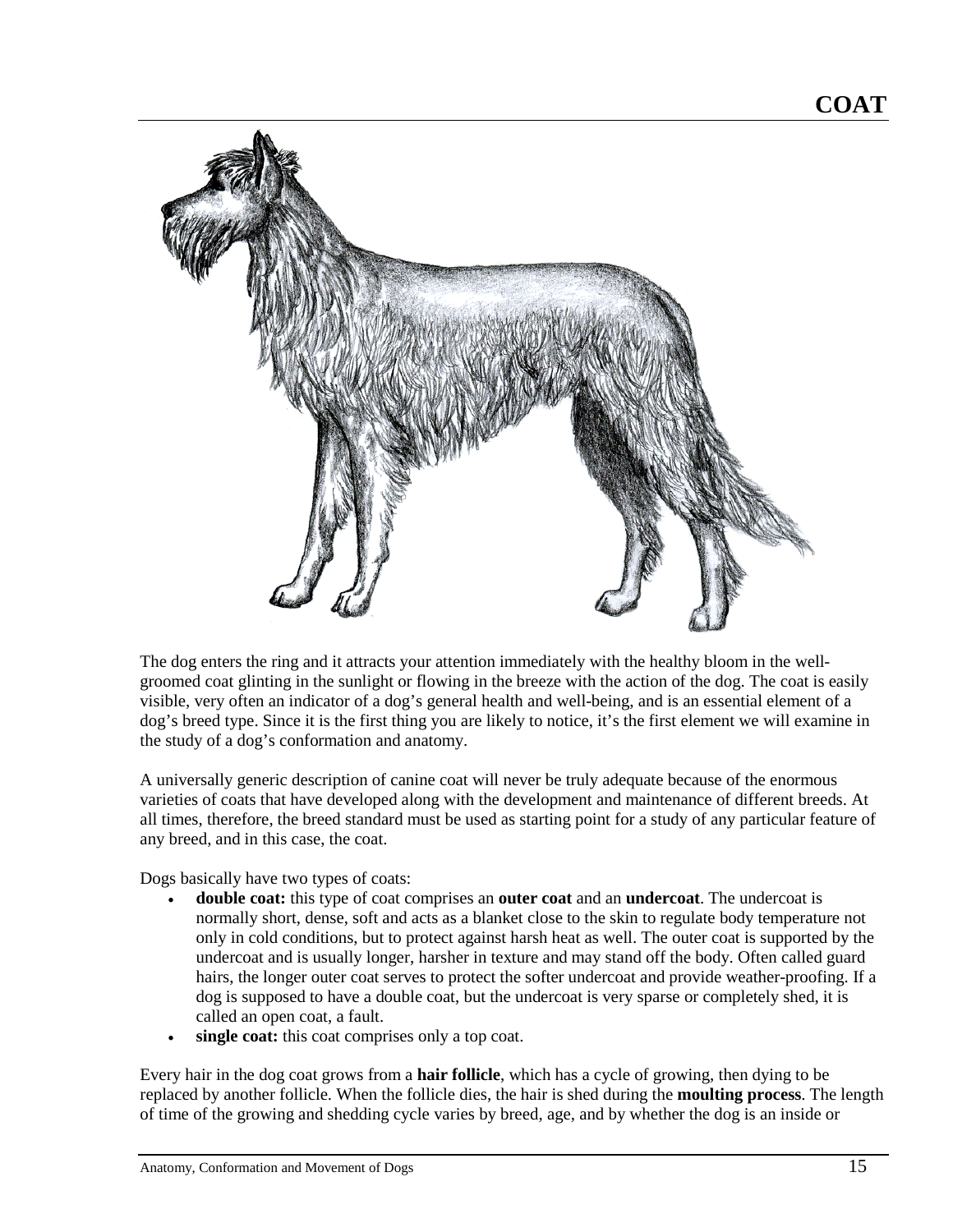outside dog. Many dogs shed their undercoat each spring and regrow it again as colder weather comes in; this is also referred to as **blowing the coat**. Many domesticated breeds shed their coats twice a year. In some climates, the topcoat and undercoat might shed continuously in greater and smaller quantities all year.

As you work through the many different breed standards, you will encounter many grooming traditions – some breeds that are presented in a scissored clip, such as the Poodle, while in other breeds, scissoring and trimming is forbidden, such as the Welsh Corgi. Many Terriers are hand-stripped seasonally, such as the Airedale Terrier, while other breeds are brushed and teased into flowing tresses and topknots, like the Shih Tzu. By and large, exhibitors go to great lengths to ensure their exhibits are presented in peak condition, proved by a coat glowing in good health and good grooming. Your task, as a judge, is to respect the grooming hours involved (ie. please don't leave the Poodle's headpiece in a mess when you've finished examining it), but make an effort to find the dog underneath the flowing tresses – a lot easier on a smoothhaired dog, admittedly!

Many breeds no longer perform their original function, while coat care and presentation has vastly improved. The secret of good judging is to be mindful of the breed's original purpose and find the balance between glamour and purpose.

| <b>Coat characteristics</b>                                                                                   |                                                                                                                                                                              |
|---------------------------------------------------------------------------------------------------------------|------------------------------------------------------------------------------------------------------------------------------------------------------------------------------|
| It is useful to discuss canine coat in terms of the following characteristics, all of which help to determine |                                                                                                                                                                              |
| breed type                                                                                                    |                                                                                                                                                                              |
| functionality                                                                                                 | refers to the function of the coat in terms of the breed's original purpose, as described                                                                                    |
|                                                                                                               | in the breed standard, eg. a Labrador Retriever in its water environment needs a                                                                                             |
|                                                                                                               | weather-proof double coat to keep the skin warm and relatively dry.                                                                                                          |
| texture                                                                                                       | is a distinctive characteristic of breed type, often related to functionality, eg. a Cocker                                                                                  |
|                                                                                                               | Spaniel's silky, straight coat should allow easy escape from brambles and brush in                                                                                           |
|                                                                                                               | the field.                                                                                                                                                                   |
| quality                                                                                                       | refers to the condition of the coat and the way it reflects the health and well-being of                                                                                     |
|                                                                                                               | the dog. In the past, when dogs worked in the field, matted, dirty coats were the norm                                                                                       |
|                                                                                                               | - the only consideration being how the dog could work and be protected from harsh<br>elements. Nowadays, one wouldn't dream of showing a dog with a matted coat and          |
|                                                                                                               | the level of grooming has ensured longer coats in better condition.                                                                                                          |
| amount                                                                                                        | refers to the proper amount of coat as prescribed by the breed standard – no more, no                                                                                        |
|                                                                                                               | less. Ironically, what we consider these days to be an inadequate amount of coat was,                                                                                        |
|                                                                                                               | in the past, considered too much!                                                                                                                                            |
| distribution                                                                                                  | refers to the specific location of different coat types on the dog's body, also                                                                                              |
|                                                                                                               | historically connected to functionality. For instance, a Rough Collie is expected to                                                                                         |
|                                                                                                               | have a full mane of hair – originally to protect the vital organs in the chest during the                                                                                    |
|                                                                                                               | dog's herding activities.                                                                                                                                                    |
| colour                                                                                                        | in some breeds, colour is relatively irrelevant, such as the Chihuahua, which is                                                                                             |
|                                                                                                               | available in all colours, while in other breeds colour is essential, often because                                                                                           |
|                                                                                                               | deviation leads to health problems, eg. white Boxers, which show a high incidence of                                                                                         |
|                                                                                                               | congenital deafness.                                                                                                                                                         |
| markings / pattern                                                                                            | a dog is usually described by its colour first, followed by its pattern and markings (if                                                                                     |
|                                                                                                               | any). Patterns such as colour patches can cause illusions, if unfortunately positioned,<br>and depth of colour in the markings can make or break a dog's expression. In some |
|                                                                                                               | breeds, the positions of markings are essential to determine breed type, eg the                                                                                              |
|                                                                                                               | Rottweiler.                                                                                                                                                                  |
| trim                                                                                                          | refers to the trimming permitted on certain breeds, such as scissoring on a Poodle or                                                                                        |
|                                                                                                               | Bichon Frise, or stripping on a Miniature Schnauzer or Airedale Terrier. In some                                                                                             |
|                                                                                                               | breeds, trimming is not permitted, such as on the Afghan Hound. It is up to the judge                                                                                        |
|                                                                                                               | not to be misled by clever scissor work and sneaky "tricks of the trade".                                                                                                    |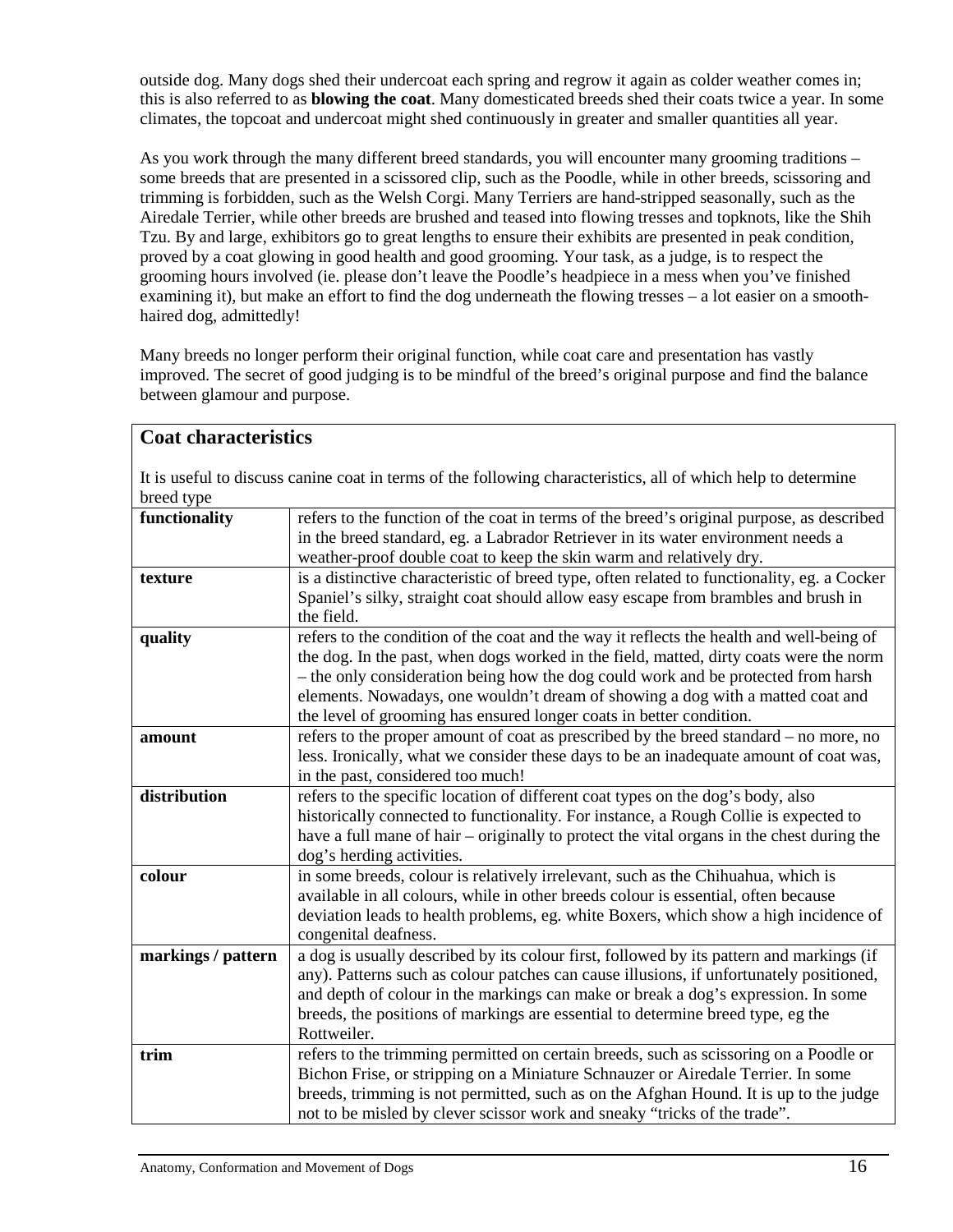

## **Coat textures**

Based on texture and length, some of the coat descriptions you will encounter in the breed standards may include:

- **bristle coat:** short, harsh and bristly, straight and stand-offish, without undercoat. eg. Shar Pei.
- **broken coat (wire coat):** a harsh and wiry outer coat with a soft, dense undercoat. The outer coat texture often resembles coconut matting. Periodically, this kind of coat 'blows', in other words, it softens and loosens, and must be stripped out so that new coat can grow, eg. Airedale Terrier.
- **combination coat:** this kind of coat has both short, smooth hairs and long, silky feathering, eg. Saluki.
- **corded coat:** the top coat and undercoat naturally intertwines into cords, varying in width from quite narrow to broad, always completely separate, eg. Hungarian Puli.
- **curly coat:** comprises a mass of thick, tight curls, which trap air and protect the dog from water or cold, eg. Irish Water Spaniel.
- **hairless:** as the description implies, the coat is without hair, the skin typically warm to the touch, but prone to blemishes and sunburn, eg. Xoloitzcuintle.
- harsh coat: hard, wiry and rough in texture, usually stripped to lie flat against the body, eg. Miniature Schnauzer.
- heavy coat: characterised by long, thick coat together with short, smooth coat, requiring regular brushing, eg. Newfoundland.
- **hypoallergenic coat:** often claimed to be allergic free, this type of coat is less allergic (not free of allergens) because they shed very little, eg Poodle.
- linty coat: a soft, downy-textured coat, typical of the Bedlington Terrier.
- **long coat:** hair that is longer than about 3cm, eg. Afghan Hound.
- **open coat:** sparsely coated the hairs are quite widely separated from each other, lacking undercoat and often off-standing. The opposite of compact, flat coats.
- **out of coat:** used to describe a dog that has moulted its coat due to seasonal changes, heat seasons, illness or stress.
- **short coat:** hair that is shorter than about 3cm, eg. Pointer.
- silky coat: softest in texture, a silky coat feels heavy and 'cold' to the touch and falls easily back into place, usually long, eg. Yorkshire Terrier
- smooth coat: short, close-lying hair, eg. Whippet.
- **stand-off coat**: a characteristic of all spitz-type breeds, the coat stands away from the body as opposed to lying flat, usually also supported by a dense undercoat, eg. Pomeranian
- **pily coat:** crisp in texture with a harsh outer coat and a soft, fur-like undercoat that lies close to the skin, particularly used to describe the coats of the Dandie Dinmont Terrier and the Border Collie.
- **weather-proof coat:** usually double-coated, the outer coat often quite harsh in texture and coated with natural oils to provide good weather-proofing, eg. Labrador Retriever.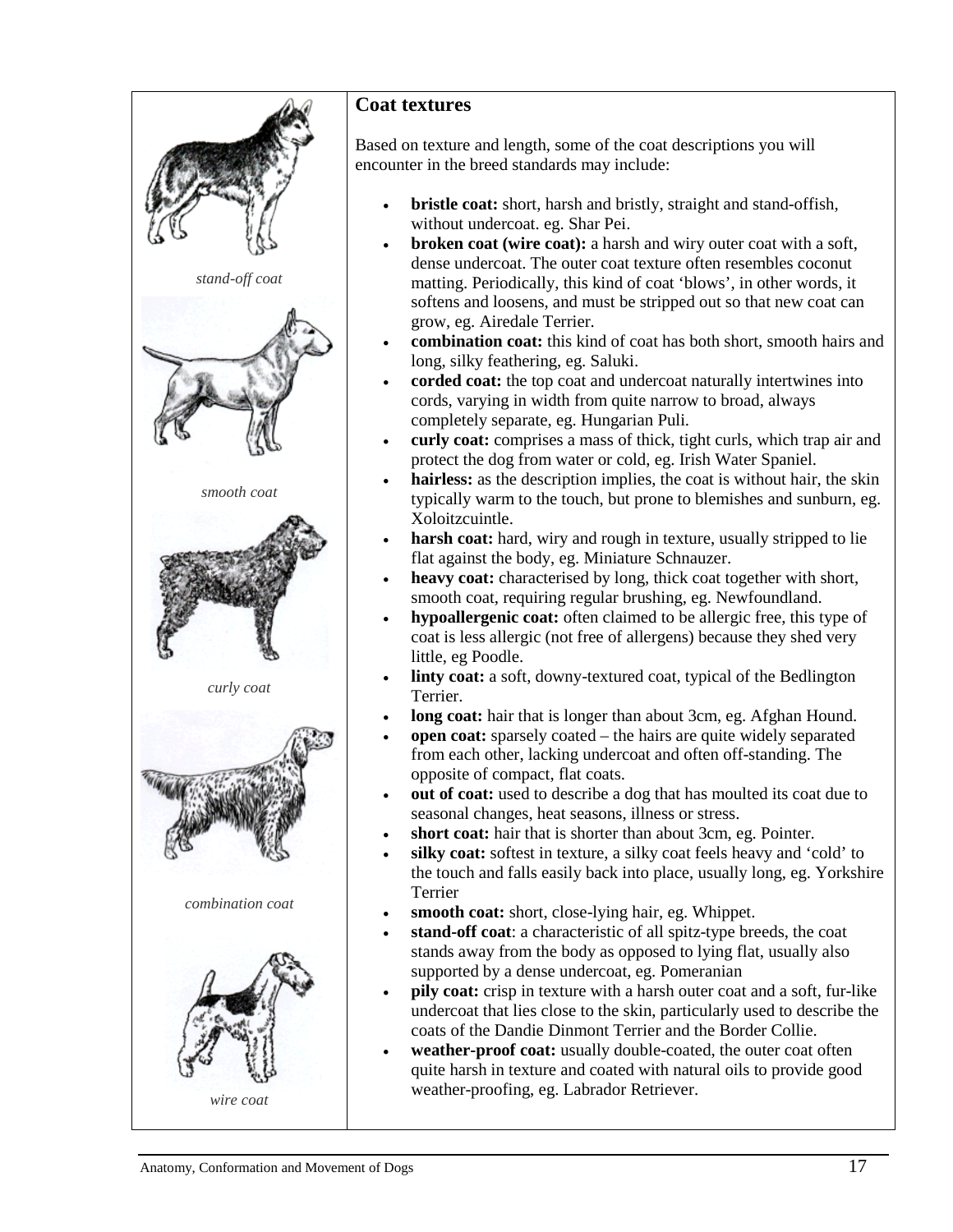## **Coat distribution**

Different breeds have hair growing in different places. Let's look at a few specific descriptions of coat distribution:

- **beard:** thick, longish, often stand-off, longer hair around the cheeks, lower jaw and on the chin, it sometimes contains wiry guard hairs, the length varying according to the requirements of the breed standard, eg. Miniature Schnauzer
- **bloom:** the sheen of a coat in good condition
- **bracelets:** the unshaven hair pompons on the ankles and pasterns of Poodles cut in the Continental clip.
- **breeches / trousering / culotte:** longish hair at the rear of the upper thigh region, eg. Australian Shepherd.
- **brush:** a synonym for tail, often mentioned in breed standards of dogs with bushy tails, eg. Siberian Husky
- **cape:** a profuse collar of hair that covers the shoulder region, usually blending into a ruff or jabot, eg. Schipperke.
- **fall of hair / topknot:** a fringe or shock of hair on the forehead of long-coated breeds, sometimes tied up, as in a Shih Tzu, or left to form a veil, as in a Briard.
- **feathering / fringing:** longish, usually softer, silkier hair compared to the rest of the coat that appears on the legs, ears, tail, eg. Saluki, and, in some breeds under the belly.
- **frill:** a raised ridge of long or short hair formed by the junction of the mane from above and the apron from below usually extends down the sides of the neck. In long-coated dogs it is known as the chest frill, eg. Shetland Sheepdog.
- **furnishings:** an abundance of coat as required in specified areas according to the breed standard, eg. the eyebrows of Schnauzers, the moustache of the Bouvier des Flandres, the ears of the Long-haired Dachshund, etc.
- **jabot:** the name given to the longer-coated apron of the Schipperke
- **mane / shawl:** longish, usually fairly coarse hair growing on the neck to resemble the mane of a lion, eg. Pekingese
- **ridge and crowns:** The crowns are the circular hair-growth patterns on either side of the start of a ridge at the withers, typical of a Rhodesian Ridgeback.

#### **Coat colours**

During your study of the breed standards, you will encounter many varied descriptions and names of coat colours. Essentially, these will include variants of the following:

- **brown:** (including liver, chocolate, sedge, Blenheim) eg. a chocolate Labrador Retriever
- **red:** (including mahogany, cherry, chestnut, orange, roan, red-gold, reddish-brown, russet, cinnamon, tan, and ruby) eg. a red Irish Setter.
- **gold:** (including fawn, apricot, wheaten, deadgrass, fallow, lion-coloured, isabella, tawny, straw, sandy) eg. a Golden Retriever
- **yellow:** (including blonde, lemon, and yellowish-gold) eg. a yellow Labrador Retriever
- **cream:** (including broken white, ivory, pale crème, gold-cream) eg. a cream French Bulldog
- white: (distinct from albino dogs in that the pigment is dark) eg. a Bichon Frisé
- **grey:** (including pale to dark grey, silver, pepper, slate, blue-black, lavender, steel blue) eg. a steel grey Weimaraner
- **blue:** (including dark metallic grey) eg. a Kerry Blue
- **black:** (including self-black or black with another colour) eg. a black Newfoundland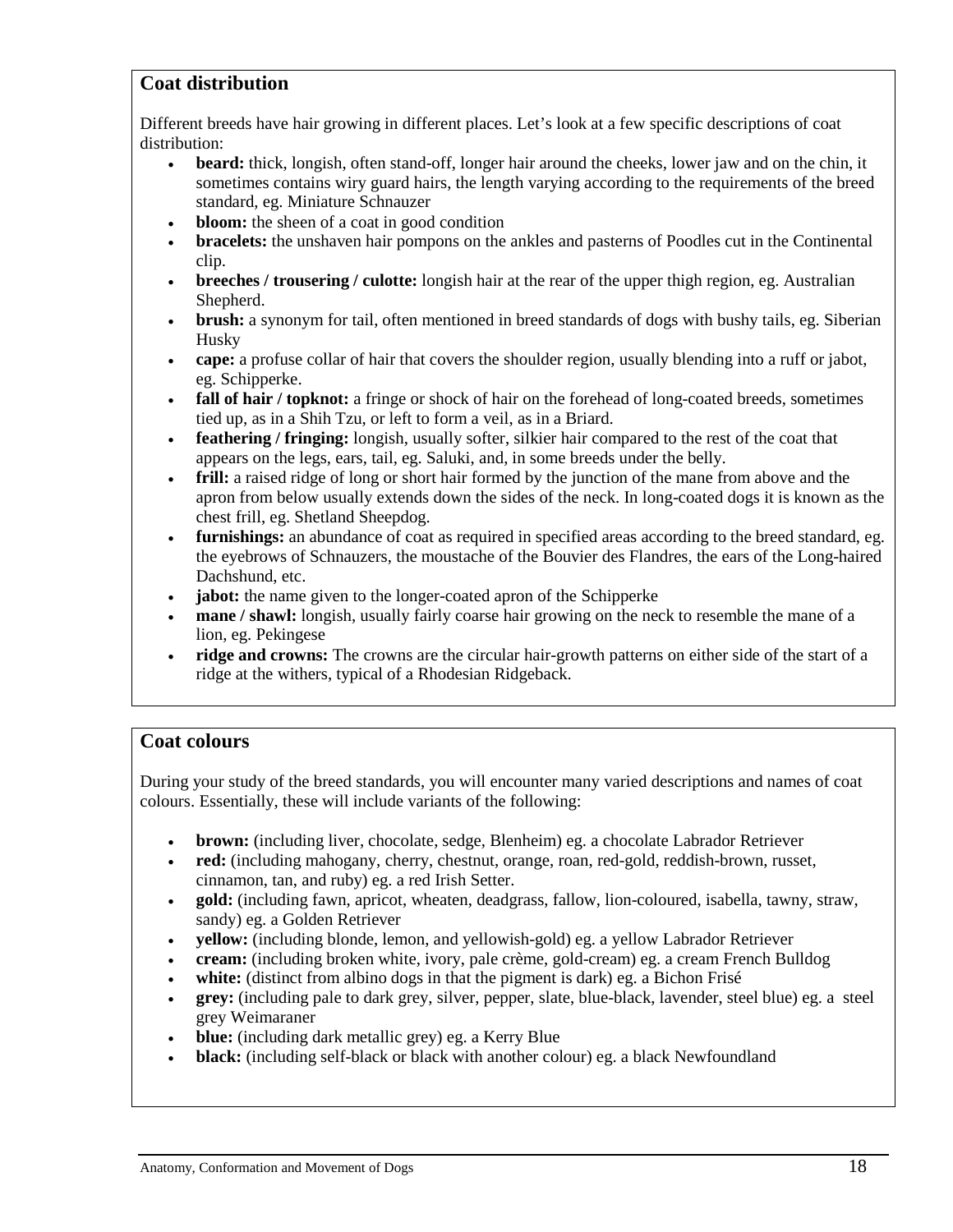#### **Coat patterns**

Having established the coat colour, there may also be a prescribed pattern option. The same pattern may be referred to differently in different breeds:

- **badger / beaver:** an admixture of white, grey, brown and black hairs in varying intensity, often occurring in patches on a white background, as in badger-pied Pyrenean Mountain Dogs
- **bicolour / Irish-marked / flashy:** any colour couple with white, the main colour covering most of the dog. The pattern can be symmetrical or asymmetrical, but usually comprises a white chest, white belly, white feet and sometimes a full or partial white collar around the neck, eg. a flashy Boxer.
- **black and tan / liver and tan / blue and tan:** the coat contains both colours in clearly-defined and separated areas, as described in the relevant breed standard, some of which are very specific about the correct positioning of such patterns and the richness of colours, eg. the Dobermann. Usually, the darker colour fills most of the body with tan at the points.
- **blanket / mantle:** a different colour (usually darker) over the centre of the back, part of the neck, head, tail and, sometimes, the legs, eg. Airedale Terrier
- **brindle:** fine black stripes on a brown, tan, red, gold, grey or fawn coat, eg. Bulldog. Most standards call for the stripes to be clearly marked.
- **flecking / ticking / speckling / mottling:** flecks or dots of dark-coloured hair on a white background. Flecking can be heavily distributed as in an Australian Cattle Dog or lightly ticked as in a ticked parti-colour Saluki. In English Setters, the flecking is termed belton.
- **grizzle:** an admixture of black or grey hairs together with the base colour, usually covering the upper parts of the body, gradually becoming less prominent towards the base colour only covering the under parts.
- **harlequin:** torn patches of black or dark grey on white a distinctive coat pattern of the Great Dane.
- **hound-marked:** usually a white coat with tan and/or black patches on the head, back, legs and tail.
- **merle:** a marbled coat with patches of a darker shade of the specified colour, such as a blue merle or red merle Australian Shepherd. In Dachshunds, this pattern is called dapple.
- **particolour / pied / piebald:** patched of colour, usually on a white coat, appearing in irregular patches, well-defined. The breed standard may or may not allow it to be accompanied by the ticking gene. eg. a parti-colour Whippet.
- **peppering:** an admixture of white and black hairs, giving the appearance of pepper and salt, eg. a Miniature Schnauzer.
- **roan:** a fine mixture of white hairs with another colour, usually blue roan, orange roan, lemon roan, etc. eg. a blue roan Cocker Spaniel.
- **sable:** black-tipped hairs against a background of any lighter colour, eg. a sabled red Rough Collie. The darkness of the sabling depends on the length of the black tips. Sabled dogs often have dark or black masks on the face.
- **spotted:** dark spots on a white background, eg. the Dalmatian.
- **tricolour:** three distinct colours, usually black or liver or blue with tan and white, the white usually covering the under parts and the dark colour blanketed or patched on the upper parts, with tan at the borders, eg. a Bernese Mountain Dog
- **tuxedo:** a solid-coloured coat (usually black) with a clear white patch or shirt front on the chest and chin and usually white on the feet and face, eg. Boston Terrier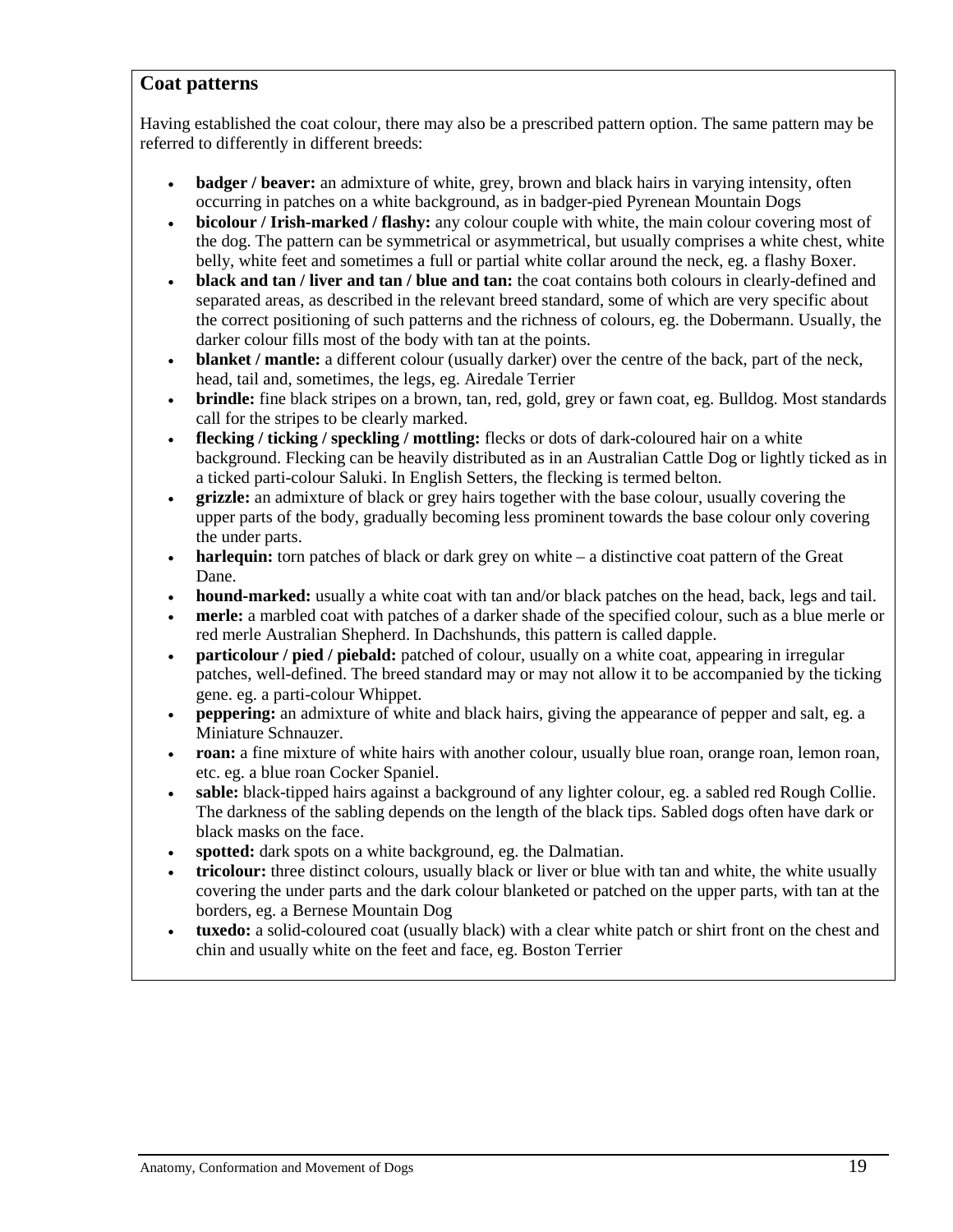### **Coat markings**

In addition to specific colours and patterns, a breed may have required markings such as the following:

- **blaze:** a white strip running up the centre of the face between the eyes. In some breeds, such as the Papillon, this is a hallmark of the butterfly-shaped expression. If the blaze broadens towards the top of the skull, it is known as a flare.
- **frosting:** similar to greying in humans, frosting can occur on the face of aging dogs, also an option in the Belgian Shepherd Dog breed standard.
- **lozenge:** a distinct spot of colour surrounded by white, which may be found on the foreheads of Blenheim Cavalier King Charles Spaniels. A similar spot of a lighter colour against a darker background on a Saluki's forehead is called the "Kiss of Allah". The dark black mark on the forehead of a fawn Pug is called a diamond.
- **mask:** dark or black shading on the muzzle up to the eyebrows, eg. Pekingese)
- **pencilling:** distinctive black lines that divide the tan on the toes, eg. Manchester Terrier
- **points:** the standard may mention the tan on black-and-tan dogs to appear on the points, namely the cheeks, muzzle, throat, chest, legs, over the eyes and under the base of the tail.
- **rosettes:** the small tan patches on each side of the chest above the front legs in black or brown and tan dogs, eg. Dobermann
- **spectacles**: shadings or dark markings around the eyes, often including a line from the eyes to the ears, eg. a Keeshond.
- **trace:** a dark stripe down the back of a Pug.
- **vent:** tan-coloured marking under the base of the tail, usually apparent in black-and-tan dogs, eg. Dobermann
- **widow's peak / cap:** the darkly-shaded colour pattern on the skull of some breeds, it usually extends in a point towards the stop and encircles the eyes towards the cheeks, eg. Alaskan Malamute. In an Afghan Hound, this pattern is called domino.



When you evaluate coat type and condition, make sure you know exactly what type of coat to expect according to the breed standard. As you run your hands over the dog, feel the texture with the palms of your hands. Is it smooth to the touch, or harsh? Check texture by feeling a few hairs between thumb and fingers. Check for undercoat by parting the coat with your hands on the side of the chest. Make a note of correct length of coat in the required areas, eg. short coat on muzzle, feathering on legs, etc.